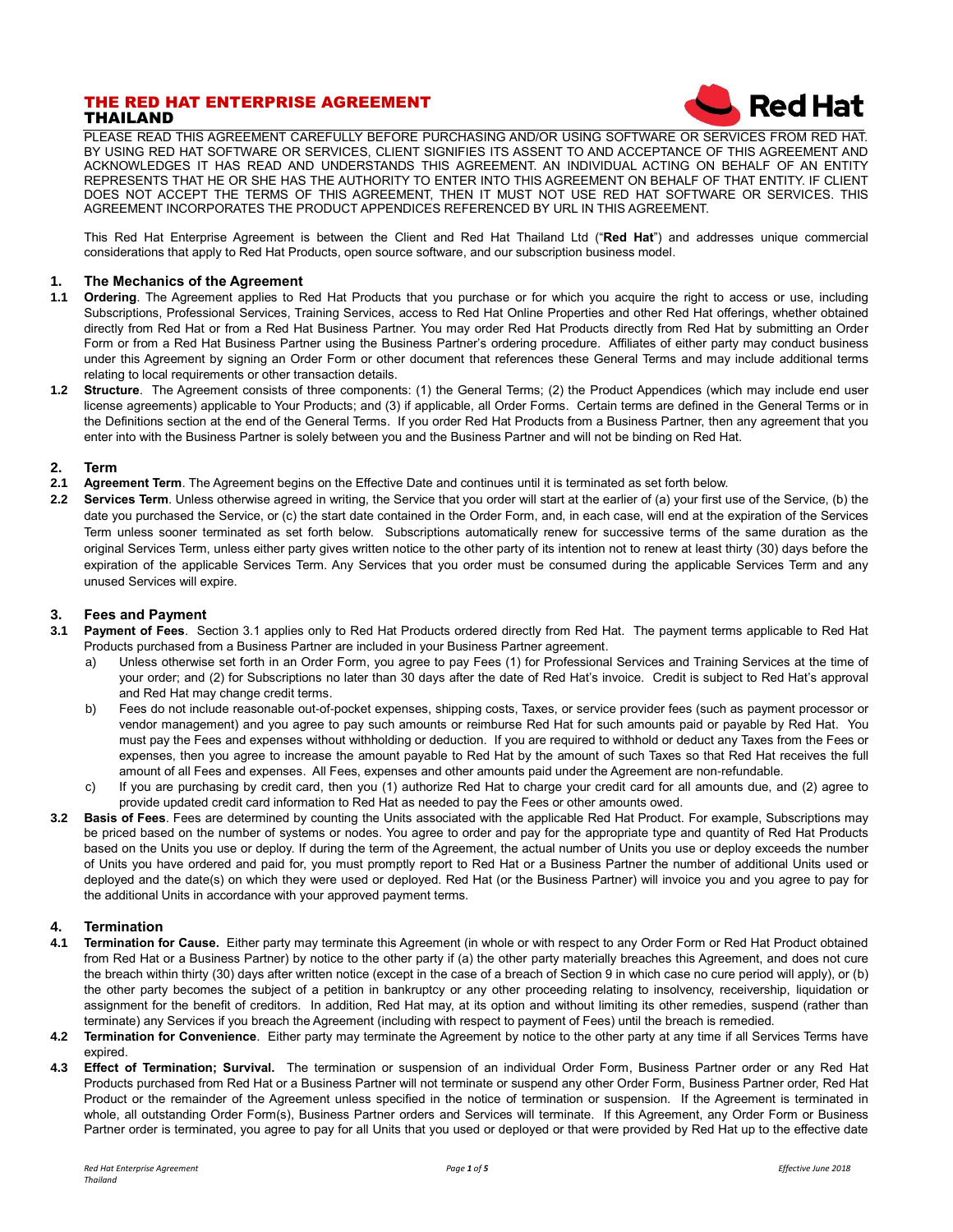of termination. Sections 1.2, 3, 4.3, 5.2, 5.3, 9 (to the extent set forth therein), 10, 11 (to the extent set forth therein) and 12-15 will survive the termination of this Agreement.

# **5. Representations and Warranties**

- **5.1** Red Hat represents and warrants that (a) it has the authority to enter into this Agreement, (b) the Services will be performed in a professional and workmanlike manner by qualified personnel, (c) to its knowledge, the Software does not, at the time of delivery to you, include malicious mechanisms or code for the purpose of damaging or corrupting the Software and (d) the Services will comply in all material respects with laws applicable to Red Hat as the provider of the Services. Client represents and warrants that (a) it has the authority to enter into this Agreement, and (b) its use of Red Hat Products will comply with all applicable laws, and it will not use the Red Hat Products for any illegal activity.
- **5.2** TO THE MAXIMUM EXTENT PERMITTED BY APPLICABLE LAW AND EXCEPT AS EXPRESSLY PROVIDED IN SECTION 5.1, THE RED HAT PRODUCTS ARE PROVIDED "AS IS" AND WITHOUT ANY REPRESENTATIONS OR WARRANTIES EXPRESS OR IMPLIED, AND RED HAT DISCLAIMS ALL SUCH REPRESENTATIONS AND WARRANTIES, INCLUDING THE IMPLIED WARRANTIES OF MERCHANTABILITY, NON-INFRINGEMENT, AND FITNESS FOR A PARTICULAR PURPOSE, AND ANY WARRANTIES IMPLIED BY THE COURSE OF DEALING OR USAGE OF TRADE. RED HAT AND ITS SUPPLIERS DO NOT REPRESENT OR WARRANT THAT THE RED HAT PRODUCTS WILL BE UNINTERRUPTED, SECURE, ERROR FREE, ACCURATE OR COMPLETE OR COMPLY WITH REGULATORY REQUIREMENTS, OR THAT RED HAT WILL CORRECT ALL ERRORS. IN THE EVENT OF A BREACH OF THE WARRANTIES SET FORTH IN SECTION 5.1, YOUR EXCLUSIVE REMEDY, AND RED HAT'S ENTIRE LIABILITY, WILL BE THE RE-PERFORMANCE OR RE-DELIVERY OF THE DEFICIENT RED HAT PRODUCT, OR IF RED HAT CANNOT SUBSTANTIALLY CORRECT A BREACH IN A COMMERCIALLY REASONABLE MANNER, TERMINATION OF THE RELEVANT RED HAT PRODUCT, IN WHICH CASE YOU MAY RECEIVE A PRO RATA REFUND OF THE FEES PAID FOR THE DEFICIENT RED HAT PRODUCT AS OF THE EFFECTIVE DATE OF TERMINATION.
- **5.3** The Red Hat Products have not been tested in all situations under which they may be used. Red Hat will not be liable for the results obtained through use of the Red Hat Products and you are solely responsible for determining appropriate uses for the Red Hat Products and for all results of such use. In particular, Red Hat Products are not specifically designed, manufactured or intended for use in (a) the design, planning, construction, maintenance, control, or direct operation of nuclear facilities, (b) aircraft control, navigation, or communication systems (c) weapons systems, (d) direct life support systems (e) or other similar hazardous environments.
- **6. Open Source Assurance.** Purchases of Subscriptions may entitle you to participate in Red Hat's Open Source Assurance Program, which is described at<http://www.redhat.com/rhel/details/assurance/> and provides certain protections in the event of a third party infringement claim. The terms for this optional program are subject to the agreement at [http://www.redhat.com/legal/open\\_source\\_assurance\\_agreement.html.](http://www.redhat.com/legal/open_source_assurance_agreement.html)
- **7. Red Hat Online Properties.** You may be required to create an Account to access Red Hat Online Properties. You agree to provide accurate information when creating an Account. You may not access or create multiple accounts in a manner that is intended to avoid, or has the effect of avoiding, payment of Fees or circumventing thresholds or Unit limitations associated with your Account or otherwise in a manner intended to violate the Agreement. You are solely responsible for all activities in connection with your Account and will notify Red Hat promptly if you become aware of any unauthorized use of your Account. Your use of and access to the Red Hat Online Properties may also be subject to the Product Appendices applicable to the Red Hat Product.
- **8. Evaluations.** Red Hat may offer Evaluation Subscriptions for evaluation and not for production purposes. Evaluation Subscriptions may be provided with limited or no support or subject to other limitations.

#### **9. Confidentiality**

- **9.1** Recipient (a) may not disclose Confidential Information of a Discloser to any third party unless Discloser approves the disclosure in writing or the disclosure is otherwise permitted under this Section 9; (b) will use the same degree of care to protect Confidential Information of Discloser as it uses to protect its own confidential information of a similar nature, but in no event less than reasonable care; and (c) may disclose Confidential Information of the Discloser only to its employees, Affiliates, agents and contractors with a need to know, and to its auditors and legal counsel, in each case, who are under a written obligation (or other professional obligation) to keep such information confidential using standards of confidentiality no less restrictive than those required by this Section 9. These obligations will continue for a period of two (2) years following initial disclosure of the particular Confidential Information. A Recipient may disclose Confidential Information if it is required to do so by applicable law, regulation or court order but, where legally permissible, will provide advance notice to the Discloser to enable the Discloser to seek a protective order or other similar protection if feasible. "**Recipient**" is the party receiving Confidential Information under this Agreement. "**Discloser**" is a party disclosing Confidential Information under this Agreement.
- **9.2** Information is not Confidential Information, if: (a) the information is or becomes publicly available other than as a result of the Recipient's breach of this Agreement, (b) the Recipient, at the time of disclosure, knows or possesses the information without obligation of confidentiality or thereafter obtains the information from a third party not under an obligation of confidentiality; (c) the Recipient independently develops the information without use of the Discloser's Confidential Information, (d) the information is generally known or easily developed by someone with ordinary skills in the business of the Recipient, or (e) the information is licensed under an Open Source License (as defined by the Open Source Initiative [\(https://opensource.org/\)\)](https://opensource.org/).
	- **9.3** Confidential Information that is disclosed prior to termination of this Agreement will remain subject to this Agreement for the period set forth above. Upon written request of the Discloser, the Recipient will promptly return or destroy all Confidential Information, except for Confidential Information stored in routine back-up media not accessible during the ordinary course of business.

#### **10. Client Information, Feedback, Reservation of Rights, & Review**

**10.1 Client Information.** If you provide Client Information in connection with your use of or access to Red Hat Products, you agree that, subject to Section 9, Red Hat, its Affiliates, and Suppliers may use such Client Information in connection with providing the Red Hat Products. You agree that your provision (and Red Hat's use) of Client Information under this Agreement does not require any additional consents or licenses, will be in compliance with applicable law, and will not violate any intellectual property, proprietary, privacy, or other right of any third party. As between Red Hat and you, you retain all other rights in and to Client Information.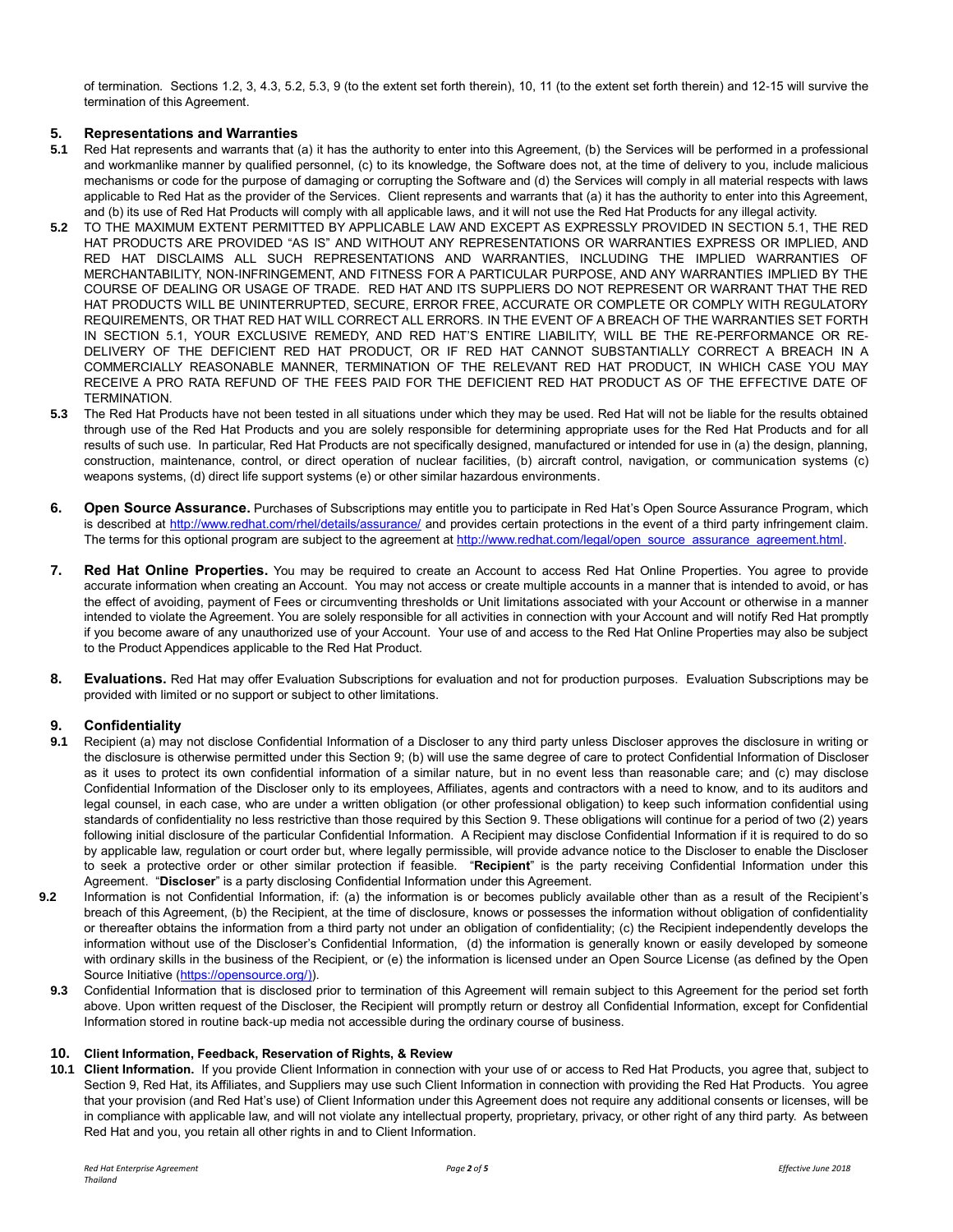- **10.2 Feedback.** You may be asked to voluntarily provide Red Hat with Feedback in connection with Red Hat Products, but have no obligation to do so. If you choose to do so, Red Hat may use Feedback for any purpose, including incorporating the Feedback into, or using the Feedback to develop and improve Red Hat Products and other Red Hat offerings without attribution or compensation. You grant Red Hat a perpetual and irrevocable license to use all Feedback for any purpose. You agree to provide Feedback to Red Hat only in compliance with applicable laws and you represent that you have the authority to provide the Feedback and that Feedback will not include proprietary information of a third party.
- **10.3 Reservation of Rights.** Red Hat grants to you only those rights expressly granted in the Agreement with respect to the Red Hat Products and reserves all other rights in and to the Red Hat Products (including all intellectual property rights). Red Hat may collect and use for any purpose aggregate anonymous benchmark data about your use of the Red Hat Products. Nothing in this Agreement will limit Red Hat from providing software, materials, or services for itself or other clients, irrespective of the possible similarity of such software, materials or services to those that might be delivered to you. The terms of Section 9 will not prohibit or restrict either party's right to develop, use or market products or services similar to or competitive with the other party; provided, however, that neither party is relieved of its obligations under this Agreement.
- **11. Review.** While this Agreement is in effect and for one year thereafter, Red Hat or its designee, acting in accordance with Section 9, may inspect your facilities and records to verify your compliance with this Agreement. You agree to (a) respond promptly to requests for information, documents and/or records, (b) grant appropriate access for on-site visits in order to verify your compliance, and (c) reasonably cooperate in connection with any such verification. Red Hat will provide at least ten (10) days prior written notice for any on-site visits, and will conduct onsite visits during regular business hours in a manner that reasonably minimizes interference with your business. If Red Hat notifies you of any noncompliance or underpayment, then you will resolve the non-compliance and/or underpayment within fifteen (15) days from the date of notice. If the underpayment exceeds five percent (5%), then you will also reimburse Red Hat for the cost of the inspection.

### **12. Limitations**

- **12.1 DISCLAIMER OF DAMAGES.** TO THE MAXIMUM EXTENT PERMITTED BY APPLICABLE LAW, NEITHER PARTY, NOR ITS AFFILIATES, WILL BE LIABLE FOR ANY INCIDENTAL, CONSEQUENTIAL, SPECIAL, INDIRECT, EXEMPLARY OR PUNITIVE DAMAGES, OR FOR ANY DAMAGES FOR LOST OR DAMAGED DATA, LOST PROFITS, LOST SAVINGS OR BUSINESS OR SERVICE INTERRUPTION, EVEN IF SUCH PARTY WAS ADVISED OF THE POSSIBILITY OF SUCH DAMAGES, AND REGARDLESS OF THE FAILURE OF ESSENTIAL PURPOSE OF ANY LIMITED REMEDY.
- **12.2 LIMITATION OF LIABILITY.** TO THE MAXIMUM EXTENT PERMITTED BY APPLICABLE LAW, RED HAT'S AND ITS AFFILIATES' TOTAL AND AGGREGATE LIABILITY WITH RESPECT TO ANY CLAIM RELATING TO OR ARISING OUT OF THIS AGREEMENT WILL NOT EXCEED THE FEES RECEIVED BY RED HAT WITH RESPECT TO THE PARTICULAR RED HAT PRODUCT GIVING RISE TO LIABILITY UNDER THE MOST APPLICABLE ORDERING DOCUMENT DURING THE TWELVE (12) MONTHS IMMEDIATELY PRECEDING THE FIRST EVENT GIVING RISE TO SUCH CLAIM; PROVIDED THAT IN NO EVENT WILL RED HAT'S AND ITS AFFILIATES' TOTAL CUMULATIVE LIABILITY FOR ALL CLAIMS ARISING OUT OF OR RELATING TO THIS AGREEMENT EXCEED THE FEES RECEIVED BY RED HAT DURING THE TWELVE (12) MONTHS IMMEDIATELY PRECEDING THE FIRST EVENT GIVING RISE TO LIABILITY UNDER THIS AGREEMENT. THIS LIMITATION APPLIES REGARDLESS OF THE NATURE OF THE CLAIM, WHETHER CONTRACT, TORT (INCLUDING NEGLIGENCE), STATUTE OR OTHER LEGAL THEORY. THESE LIMITATIONS DO NOT LIMIT CLAIMS OF BODILY INJURY (INCLUDING DEATH) AND DAMAGE TO REAL OR TANGIBLE PERSONAL PROPERTY CAUSED BY THE NEGLIGENCE OF RED HAT OR ITS AFFILIATES.
- **13. Governing Law and Claims.** The Agreement, and any claim, controversy or dispute related to the Agreement, are governed by and construed in accordance with the laws of Thailand without giving effect to any conflicts of laws provisions. To the extent permissible, the United Nations Convention on Contracts for the International Sale of Goods will not apply. Any claim, suit, action or proceeding arising out of or relating to this Agreement or its subject matter shall be referred by either party to arbitration in accordance with the Arbitration Rules of the Singapore International Arbitration Centre ("SIAC") as presently in force and the award made in pursuance thereof shall be binding on the parties. The seat of Arbitration shall be Singapore. The proceedings of arbitration shall be conducted in English. The arbitral tribunal shall consist of one (1) arbitrator to be appointed by the mutual agreement of the Parties, failing which the appointment shall be made by the president of the SIAC. The decision or award so given by the arbitrators shall be final and binding on the parties hereto. Any party may at any time without regard to any notice periods required by the provisions hereof, and as often as is necessary or appropriate, seek interlocutory, provisional or interim relief or remedies from any court of competent jurisdiction (including, without limitation, to the extent available under applicable law, a temporary restraining order or preliminary injunction). No claim or action, regardless of form, arising out of this Agreement may be brought by either party more than one (1) year after the party first became aware, or reasonably should have been aware, of the basis for the claim.

# **14. Miscellaneous**

**14.1 Export**. Red Hat may supply you with Controlled Materials. You agree to comply with all applicable export and import laws or regulations, including any local laws in your jurisdiction concerning your right to import, export or use Controlled Materials and agree that Red Hat is not responsible for your compliance. Without limiting the foregoing, you agree that you will not export, disclose, re-export or transfer the Controlled Materials, directly or indirectly, to: (a) any U.S. embargoed destination; (b) any party who you know or have reason to know will utilize them in the design, development or production of nuclear, chemical or biological weapons, or rocket systems, space launch vehicles, or sounding rockets, unmanned air vehicle systems, or any other restricted end-use; or (c) anyone on (or controlled by a person or entity on) a U.S. government restricted persons list, including those who have been prohibited from participating in U.S. export transactions by any federal agency of the U.S. government. You will not provide to Red Hat any data or engage Red Hat in any activity, in each case, that could constitute the development of a "defense article" or provision of a "defense service" to you, as these terms are defined in Section 120 of the International Traffic in Arms Regulations (ITAR). In addition, you will not, and will not allow third parties under your control, (i) to provide Red Hat with Client Information that requires an export license under applicable export control laws or (ii) to process or store any Client Information that is subject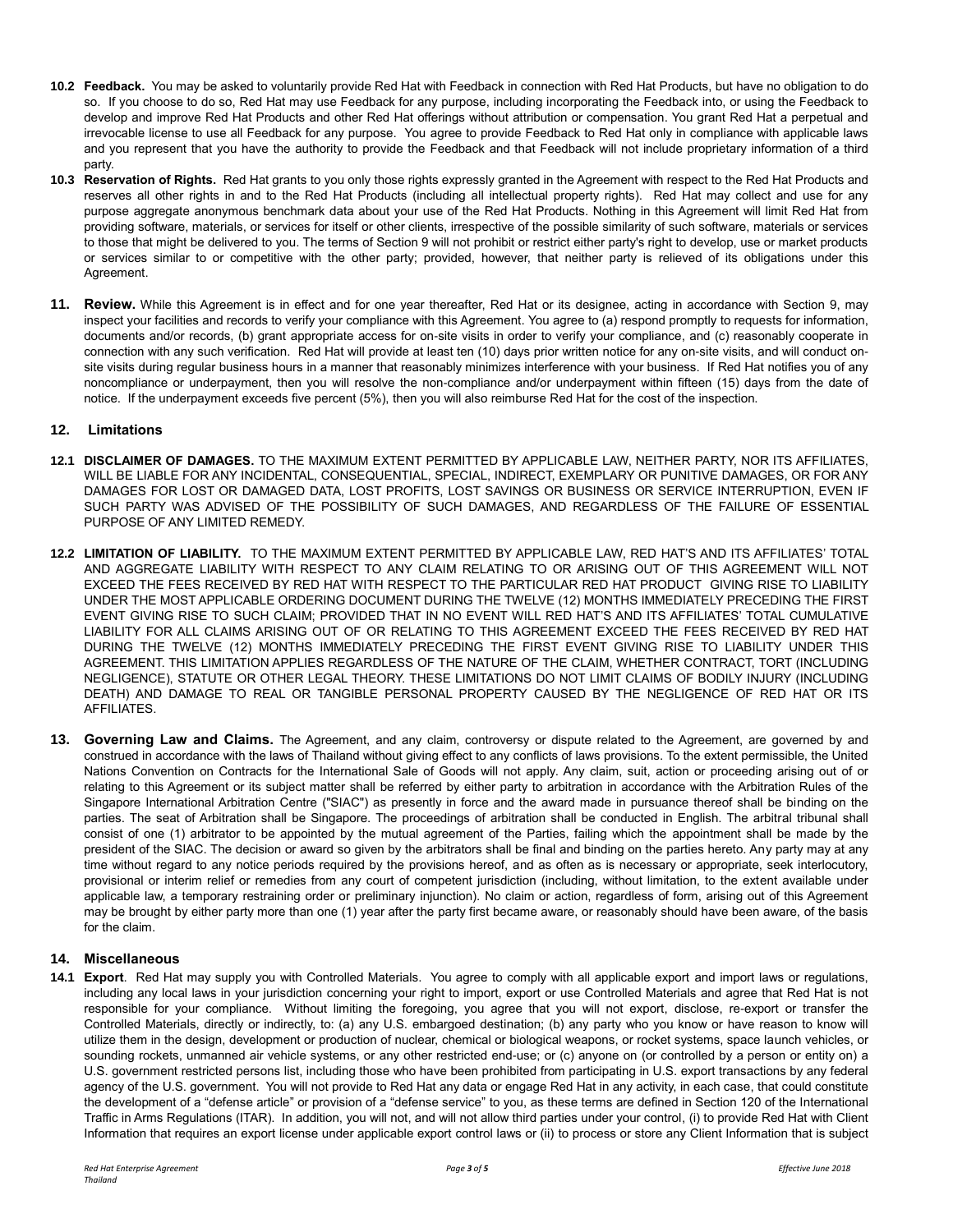to the ITAR. If you breach (or Red Hat believes you have breached) this paragraph or the export provisions of an end user license agreement for any Software or Red Hat is prohibited by law or otherwise restricted from providing Red Hat Products to you, Red Hat may terminate this Agreement and/or the applicable Order Form without liability to you. You acknowledge that to provide the Services, it may be necessary for Client Information to be transferred between Red Hat, its Affiliates, Business Partners, vendors and/or subcontractors, which may be located worldwide.

- **14.2 Notices.** Notices must be in English, in writing, and will be deemed given upon receipt, after being sent using a method that provides for positive confirmation of delivery to the address(es) or email address provided by you, including through an automated receipt or by electronic log. Any notice from you to Red Hat must include a copy sent to: Red Hat, Inc., Attention: General Counsel, 100 East Davie Street, Raleigh, North Carolina 27601, United States; Email: legal-notices@redhat.com. Billing notices to you will be addressed to the billing contact designated by you.
- **14.3 Assignment.** Either party may upon written notice: (a) assign this Agreement to an Affiliate if the Affiliate's financial condition and creditworthiness are sufficient to satisfy the assigning party's obligations under the Agreement and the assignment will not affect the nonassigning party's obligations under the Agreement; and (b) assign this Agreement to a successor or acquirer pursuant to a merger or sale of all or substantially all of such party's assets. Any other assignment will be deemed void and ineffective without the prior written consent of the other party. Subject to the foregoing, this Agreement will be binding upon and will inure to the benefit of the parties and their respective successors and permitted assigns.
- **14.4 Waiver.** A waiver by a party under this Agreement is only valid if in writing and signed by an authorized representative of such party. A delay or failure of a party to exercise any rights under this Agreement will not constitute or be deemed a waiver or forfeiture of such rights.
- **14.5 Independent Contractors.** The parties are independent contractors and nothing in this Agreement creates an employment, partnership or agency relationship between the parties or any Affiliate. Each party is solely responsible for supervision, control and payment of its personnel. Red Hat may subcontract Services to third parties or Affiliates as long as (a) subcontractors agree to protect Confidential Information and (b) Red Hat remains responsible to you for performance of its obligations.
- **14.6 Third Party Beneficiaries.** This Agreement is binding on the parties to this Agreement and, other than as expressly provided in the Agreement, nothing in this Agreement grants any other person or entity any right, benefit or remedy.
- **14.7 Force Majeure.** Neither party is responsible for nonperformance or delay in performance of its obligations (other than payment of Fees) due to causes beyond its reasonable control.
- **14.8 Complete Agreement and Order of Precedence.** The Agreement represents the complete agreement between the parties with respect to its subject matter and supersedes all prior and contemporaneous agreements and proposals, whether written or oral, with respect to such subject matter. Any terms contained in any other documentation that you deliver to Red Hat, including any purchase order or other order-related document (other than an Order Form), are void and will not become part of the Agreement or otherwise bind the parties. If there is a conflict between the General Terms, the Product Appendices and/or an Order Form, the General Terms will control unless otherwise expressly provided in the Product Appendices and/or Order Form.
- **14.9 Counterparts.** This Agreement may be executed in counterparts, each of which will be deemed an original and all of which will constitute one and the same document. The parties may exchange signature pages by email or electronic signature process and such signatures will be effective to bind the parties to the Agreement.
- **14.10 Severable.** If any provision of this Agreement is held by a court of competent jurisdiction to be invalid or unenforceable, the remaining provisions of this Agreement will remain in effect to the greatest extent permitted by law.

# **15. Definitions**

- **15.1** "**Account**" means an account that enables you to access and use Red Hat Online Properties and may include a user name and password or other means of access designated by Red Hat.
- **15.2 "Affiliate"** means an entity that owns or controls, is owned or controlled by, or is under common control or ownership with a party, where **"control"** is the possession, direct or indirect, of the power to direct or cause the direction of the management and policies of an entity, whether through ownership of voting securities, by contract or otherwise.
- **15.3 "Business Partner**" means a cloud provider, distributor, reseller, OEM or other third party authorized to resell or distribute Red Hat Products.
- **15.4 "Business Partner order**" means an order for a Red Hat Product placed through a Business Partner.
- **15.5 "Client" or "you"** means the person or entity acquiring the right to use or access the Red Hat Products and which is a party to this Agreement
- **15.6 "Client Information**" means any data, information, software or other materials that you provide to Red Hat under the Agreement.
- **15.7 "Confidential Information**" means information disclosed by the Discloser to the Recipient during the term of the Agreement that (i) is marked confidential; (ii) if disclosed orally, is clearly described as confidential at the time of disclosure and is subsequently set forth in writing, marked confidential, and sent to the Recipient within thirty (30) days following the oral disclosure; or (iii) is of a nature that the Recipient knows is confidential to the Discloser or should reasonably be expected to know is confidential.
- **15.8 "Controlled Materials**" mean software or technical information that is subject to the United States Export Administration Regulation.
- **15.9 "Effective Date**" means earliest of (a) the date of the last signature on this Agreement or an Order Form, (b) your online acceptance of the Agreement, and (c) when you first receive access to a Red Hat Product.
- **15.10 "Evaluation Subscriptions**" means Red Hat Products offered without charge solely for evaluation and not for production purposes, including offerings described as "evaluation", "preview" or "beta".
- **15.11 "Feedback**" means any ideas, suggestions, proposals or other feedback you may provide regarding Red Hat Products.
- **15.12 "Fees**" are the amounts to be paid by Client to Red Hat (directly or through a Business Partner) for the Red Hat Products.
- **15.13 "General Terms"** means the terms contained in Sections 1 15 of this document.
- **15.14** "**Online Subscriptions**" means Subscriptions to one of the Red Hat Online Properties.
- **15.15 "Order Form**" is Red Hat's standard ordering document or online purchasing form used to order Red Hat Products.
- **15.16** "**Product Appendices**" means (a) the Red Hat Product Appendices set forth here[: https://www.redhat.com/en/about/agreements#prodapps,](https://www.redhat.com/en/about/agreements#prodapps) or (b) for Professional Services, that are incorporated into an applicable statement of work.
- **15.17 "Professional Services**" means consulting services provided by Red Hat.
- **15.18 "Red Hat Online Properties**" mean Red Hat websites, portals and hosted Services included in, or provided in connection with, Red Hat **Products**